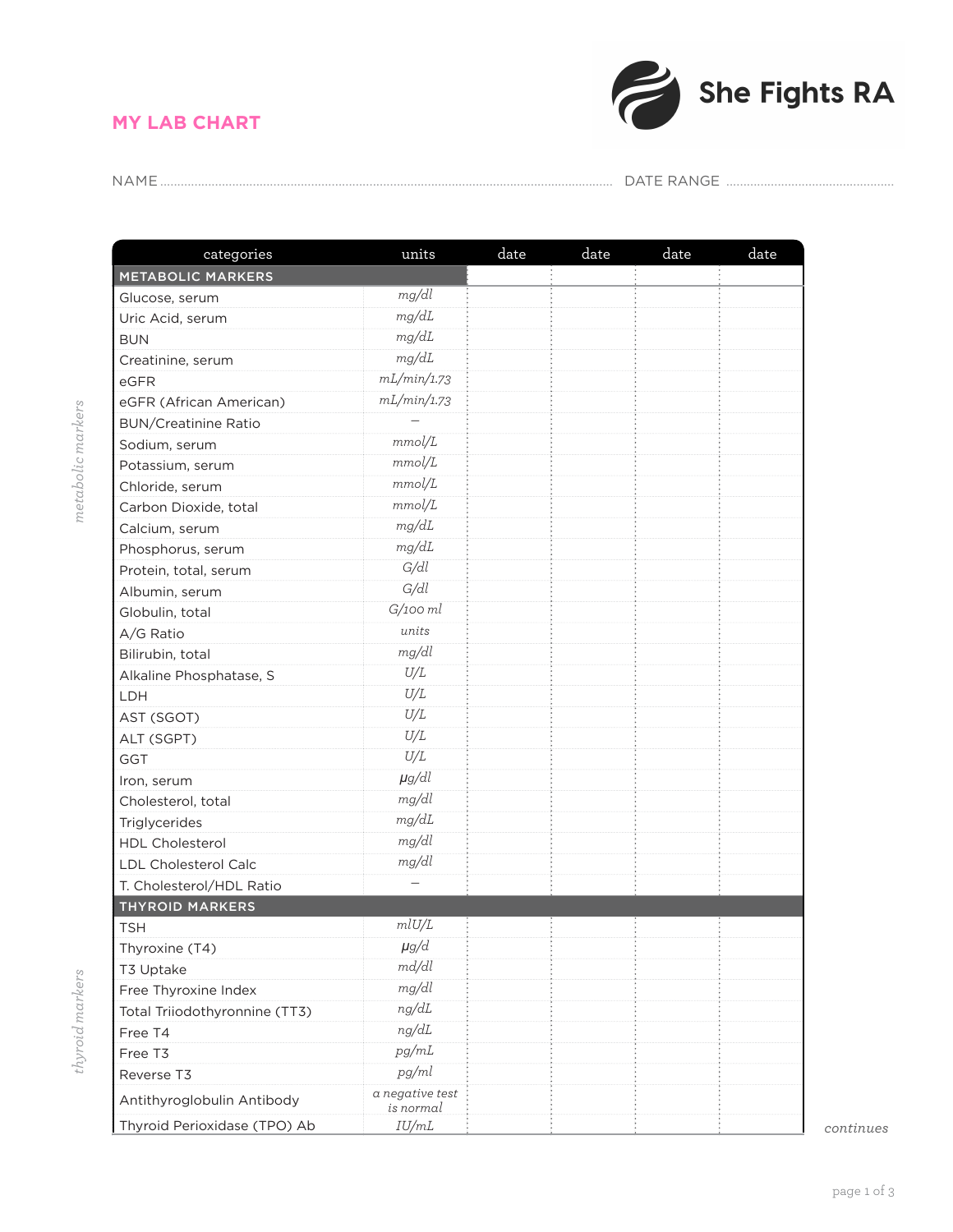## **MY LAB CHART** *continued from previous page*



NAME.................................................................................................................................... DATE RANGE .................................................

| categories                      | units                    | date | date | date | date |
|---------------------------------|--------------------------|------|------|------|------|
| <b>CBC MARKERS</b>              |                          |      |      |      |      |
| <b>WBC</b>                      |                          |      |      |      |      |
| RBC (Female)                    |                          |      |      |      |      |
| RBC (Male)                      | $\overline{\phantom{0}}$ |      |      |      |      |
| Hemoglobin (Female)             | gm/dl                    |      |      |      |      |
| Hemoglobin (Male)               | gm/dl                    |      |      |      |      |
| Hematocrit (Female)             | $\%$                     |      |      |      |      |
| Hematocrit (Male)               | $\%$                     |      |      |      |      |
| <b>MCV</b>                      | cu microns               |      |      |      |      |
| <b>MCH</b>                      | g/cu microns             |      |      |      |      |
| <b>MCHC</b>                     | g/cu microns             |      |      |      |      |
| <b>RDW</b>                      | $\%$                     |      |      |      |      |
| Platelets                       | (K)                      |      |      |      |      |
| Neutrophils                     | $\%$                     |      |      |      |      |
| Lymphs                          | $\%$                     |      |      |      |      |
| Monocytes                       | $\%$                     |      |      |      |      |
| Eos                             | $\%$                     |      |      |      |      |
| <b>Basos</b>                    | $\%$                     |      |      |      |      |
| Immature cells                  |                          |      |      |      |      |
| Neutrophils (Absolute)          | x10E3/uL                 |      |      |      |      |
| Lymphs (Absolute)               | x10E3/uL                 |      |      |      |      |
| Monocytes (Absolute)            | x10E3/uL                 |      |      |      |      |
| Eos (Absolute)                  | x10E3/uL                 |      |      |      |      |
| Baso (Absolute)                 | x10E3/uL                 |      |      |      |      |
| <b>ADDITIONAL MARKERS</b>       |                          |      |      |      |      |
| C-Reactive Protein              | mg/L                     |      |      |      |      |
| Homocysteine                    | $\mu$ mol/L              |      |      |      |      |
| Hemoglobin A1C                  | $\%$                     |      |      |      |      |
| Iron Saturation (calc) - Female | iron serum/TIBC          |      |      |      |      |
| Iron Saturation (calc) - Male   | iron serum/TIBC          |      |      |      |      |
| <b>TIBC</b>                     | $\mu$ g/dl               |      |      |      |      |
| Transferrin                     | mg/dl                    |      |      |      |      |
| Ferritin (pre-menopause)        |                          |      |      |      |      |
| Ferritin (post-menopause)       |                          |      |      |      |      |
| Magnesium                       | mg/dL                    |      |      |      |      |
| <b>VITAMINS</b>                 |                          |      |      |      |      |
| Vitamin D, 25-Hydroxy           | ng/mL                    |      |      |      |      |
| Vitamin B12                     | pg/mL                    |      |      |      |      |
| Methylmalonic Acid              | $\mu$ mol/L              |      |      |      |      |
| Folate                          | ng/mL                    |      |      |      |      |
|                                 |                          |      |      |      |      |

*If you have more lab results you want to fill in, please print extra sheets and keep going! The more information the better.*